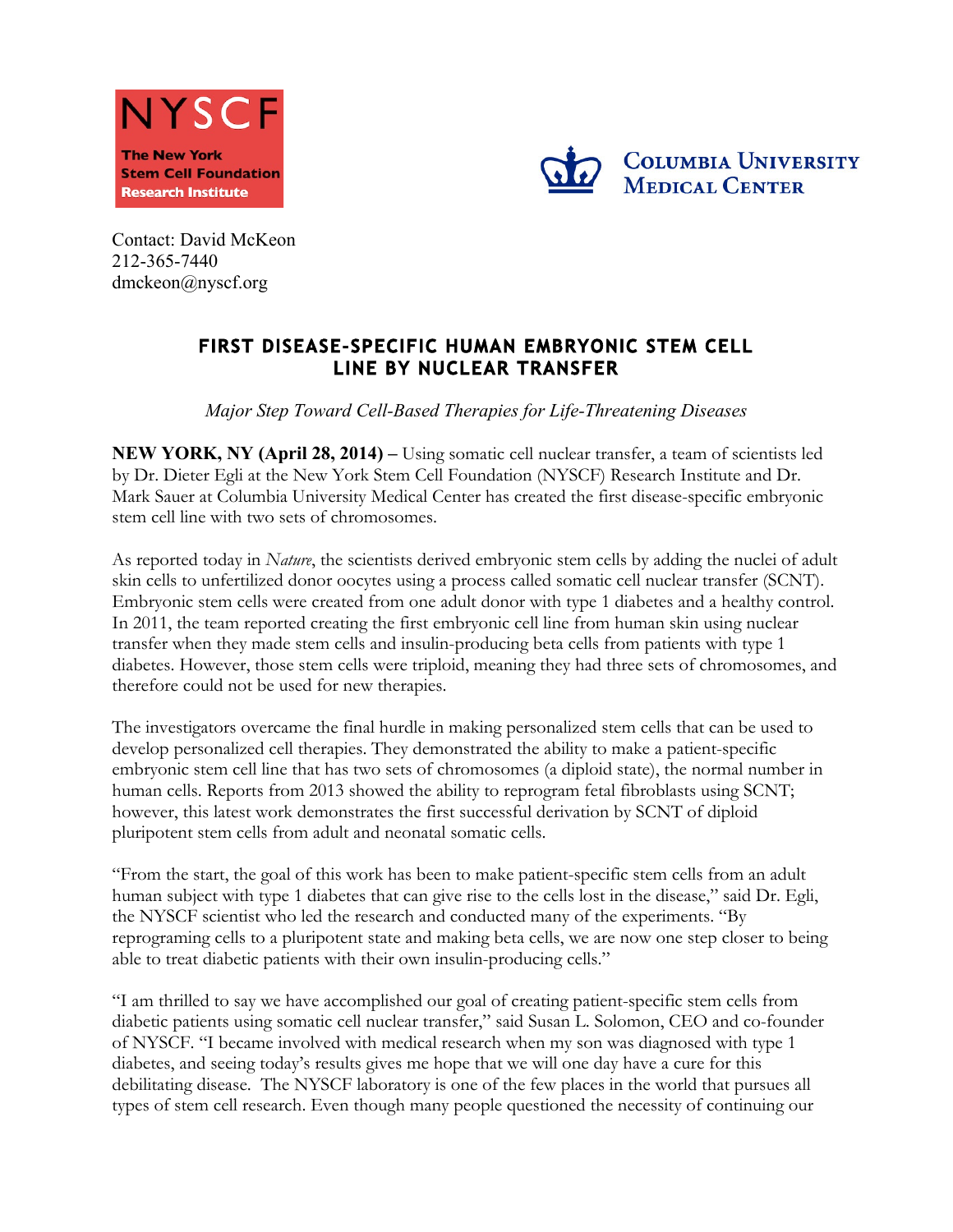SCNT work, we felt it was critical to advance all types of stem-cell research in pursuit of cures. We don't have a favorite cell type, and we don't yet know what kind of cell is going to be best for putting back into patients to treat their disease."

The research is the culmination of an effort begun in 2006 to make patient-specific embryonic stem cell lines from patients with type 1 diabetes. Ms. Solomon opened NYSCF's privately funded laboratory on March 1, 2006, to facilitate the creation of type 1 diabetes patient-specific embryonic stem cells using SCNT. Initially, the stem cell experiments were done at Harvard and the skin biopsies from type 1 diabetic patients at Columbia; however, isolation of the cell nuclei from these skin biopsies could not be conducted in the federally funded laboratories at Columbia, necessitating a safe-haven laboratory to complete the research. NYSCF initially established its lab, now the largest independent stem cell laboratory in the nation, to serve as the site for this research.

In 2008, all of the research was moved to the NYSCF laboratory when the Harvard scientists determined they could no longer move forward, as restrictions in Massachusetts prevented their obtaining oocytes. Dr. Egli left Harvard University and joined NYSCF; at the same time, NYSCF forged a collaboration with Dr. Sauer who designed a unique egg-donor program that allowed the scientists to obtain oocytes for the research.

"This project is a great example of how enormous strides can be achieved when investigators in basic science and clinical medicine collaborate. I feel fortunate to have been able to participate in this important project," said Dr. Sauer. Dr. Sauer is vice chair of the Department of Obstetrics and Gynecology, professor of obstetrics and gynecology, and chief of reproductive endocrinology at Columbia University Medical Center and program director of assisted reproduction at the Center for Women's Reproductive Care.

Patients with type 1 diabetes lack insulin-producing beta cells, resulting in insulin deficiency and high blood-sugar levels. Therefore, producing beta cells from stem cells for transplantation holds promise as a treatment and potential cure for type 1 diabetes. Because the stem cells are made using a patient's own skin cells, the beta cells for replacement therapy would be autologous, or from the patient, matching the patient's DNA.

Generating autologous beta cells using SCNT is only the first step in developing a complete cell replacement therapy for type 1 diabetes. In type 1 diabetes, the body's immune system attacks its own beta cells; therefore, further work is underway at NYSCF, Columbia, and other institutions to develop strategies to protect existing and therapeutic beta cells from attack by the immune system, as well as to prevent such attack.

The technique described in the report published today can also be translated for use in the development of personalized autologous cell therapies for many other diseases and conditions including Parkinson's disease, macular degeneration, multiple sclerosis, and liver diseases and for replacing or repairing damaged bones.

As part of the work, the scientists systematically analyzed the factors that affect stem-cell derivation after SCNT. The reprogramming of skin cells from a type 1 diabetes patient by SCNT has long been sought, but has been challenging to achieve because of logistical difficulties in obtaining human oocytes for research, as well as an incomplete understanding of the biology of human oocytes.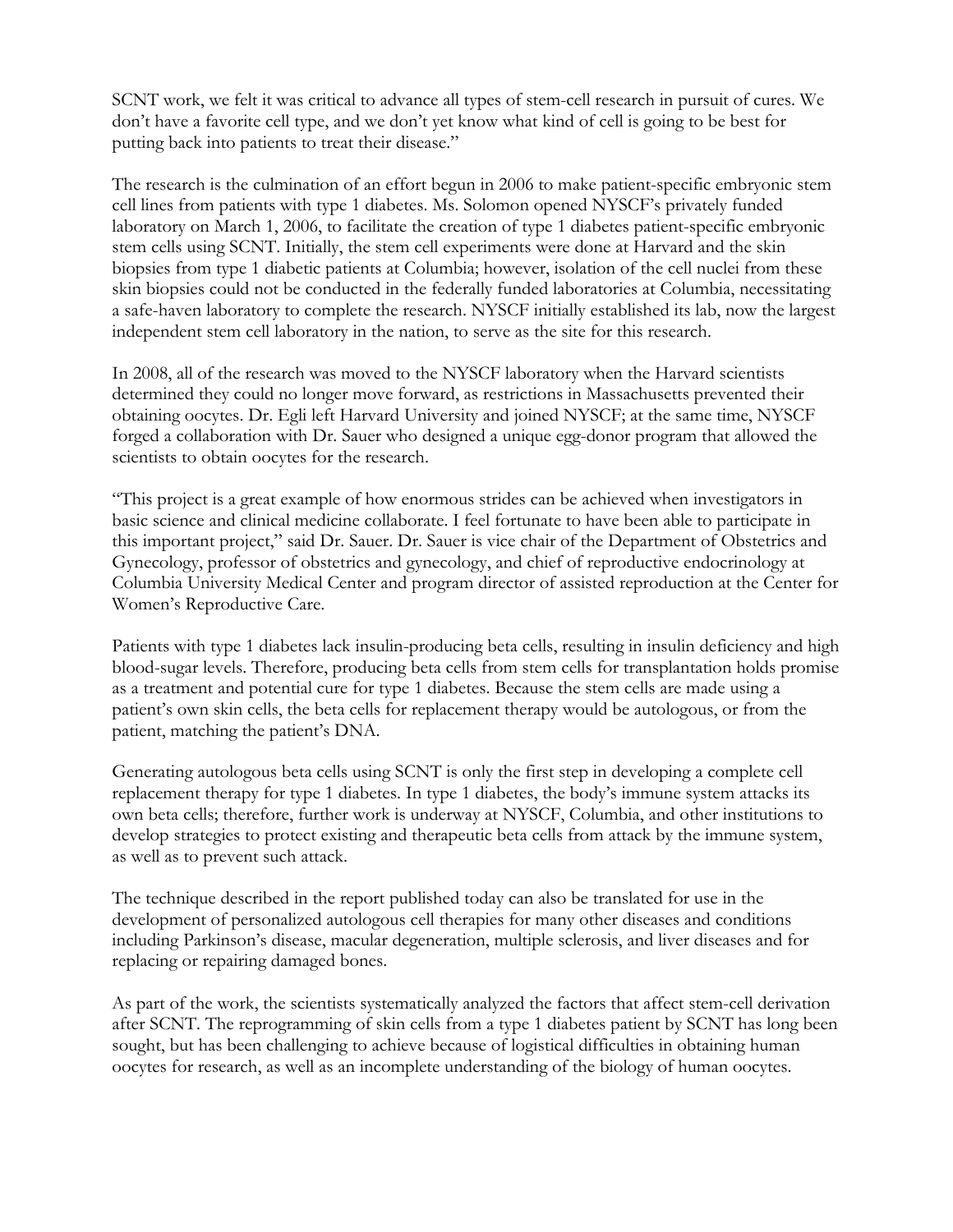The scientists found that the addition of specific chemicals, called histone deacetylase inhibitors, and an efficient protocol for human oocyte activation were critical to achieving development to the stage at which embryonic stem cells are derived. These findings are consistent with the 2013 report by Tachibana and colleagues that used fetal cells. Though the authors of the 2013 paper also performed studies with cells of an infant with Leigh syndrome, they did not demonstrate that diploid pluripotent stem cells could be derived from these cells. Because fetal cells are less mature than the cells after birth, it was critical to determine if diploid pluripotent stem cells could be derived from the cells of both infants and adults.

As an additional optimization of the SCNT protocol, the scientists found that it was important to maintain the integrity of the plasma membrane during manipulation, and that to do so, the agent used in the manipulations had to be at a low dose. The scientists applied this optimized protocol to skin cells of a male newborn and the cells of the adult patient with type 1 diabetes. From these two cell lines, the scientists produced a total of four SCNT-derived embryonic stem cell lines. All cell lines were diploid and could give rise to neurons, pancreatic cells, and cartilage, as well as various other cell types, demonstrating their pluripotency. Importantly, the cells of the type 1 diabetes patient also gave rise to insulin-producing beta cells.

Therefore, this is the first report of the derivation of diploid pluripotent stem cells from a patient. And together with a paper published this month in Cell Stem Cell by Chung et al., it is also the first report of diploid embryonic stem cell lines derived from a human after birth.

Dr. Nissim Benvenisty and his laboratory at Hebrew University of Jerusalem collaborated on this report by demonstrating that the cells produced were, in fact, embryonic stem cells by using microarrays to perform gene expression analysis of the cells.

Dr. Rudolph Leibel, a co-author and co-director with Dr. Robin Goland of the Naomi Berrie Diabetes Center, where aspects of these studies were conducted, said, "This accomplishment is the product of an ongoing inter-institutional collaboration across scientific and clinical disciplines, supported by thoughtful philanthropy. The resulting technical and scientific insights bring closer the promise of cell replacement for a wide range of human disease."

NYSCF continues pursuing SCNT research despite many scientific obstacles and in light of the advent of induced pluripotent stem (iPS) cells, as it is not yet clear which type of stem cells will prove best for personalized treatments. Many thought that iPS cells, first created from human cells in 2007, would replace the need for patient-specific embryonic stem cells because they allow patientand disease-specific stem cell lines to be generated by genetically reprogramming adult cells into becoming pluripotent cells. However, it is not clear how similar iPS cells are to naturally occurring embryonic stem cells, which remain the gold standard, and what will be the preferred cell type for therapies.

Though it is now possible to derive stem cell lines with a patient's genotype using iPS technology, the generation of stem cells using oocytes may have an advantage for use in cell replacement for diseases such as type 1 diabetes. The generation of pluripotent stem cell lines by SCNT uses human oocytes, while iPS cells use recombinant DNA, RNA, or chemicals, each of which requires its own safety testing and approval for clinical use. Human oocytes are already used routinely around the world to generate clinically relevant cells. The generation of pluripotent stem cell lines using human oocytes may therefore be particularly suitable for the development of cell-replacement therapies. Therefore, this work brings the scientists a significant step closer to this goal.